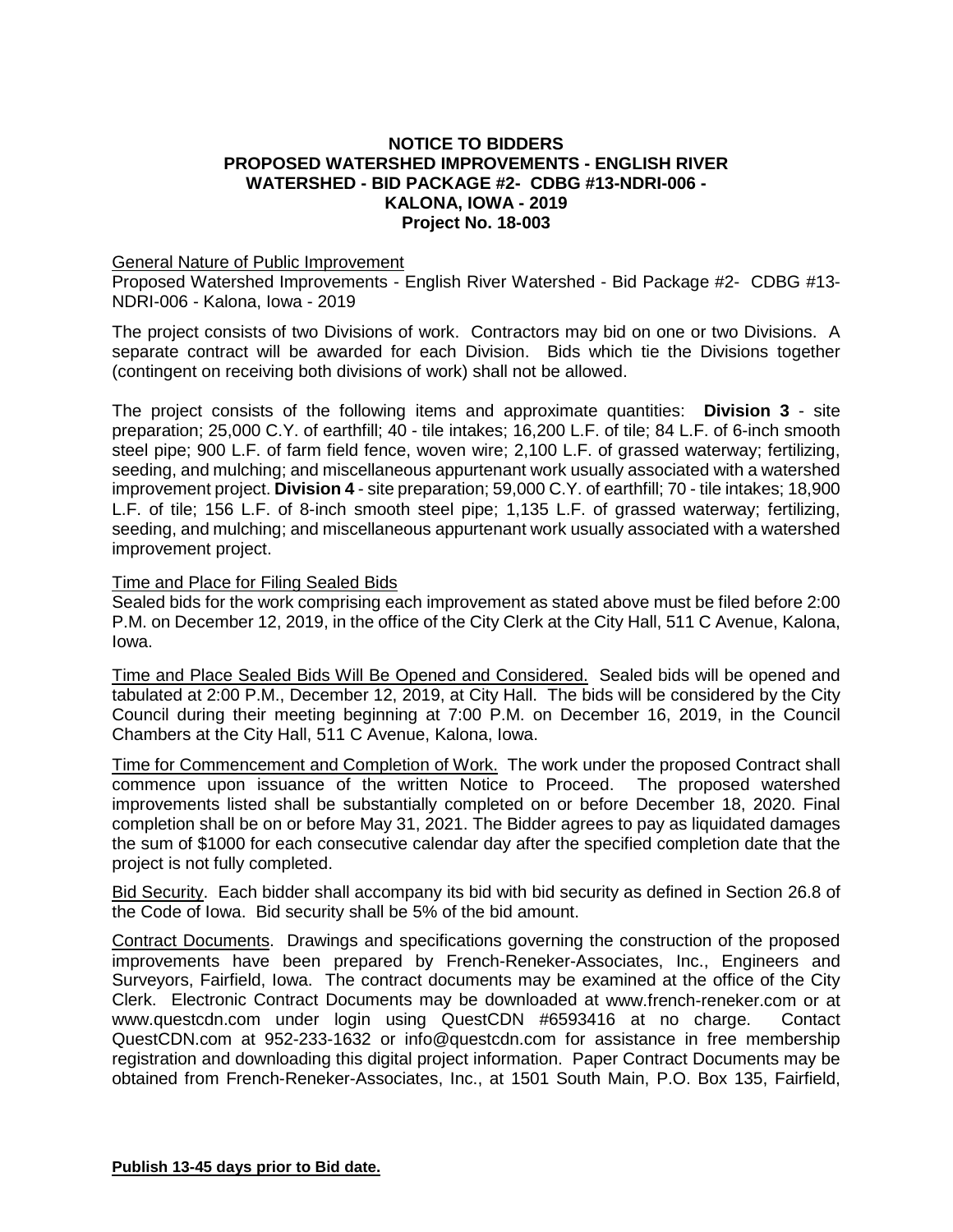Iowa 52556. A deposit of \$50 shall be required for each set, refundable if returned in a reusable condition within 14 days after award of the contract.

Sales Tax. Iowa sales tax will not be paid on materials purchased for this project. The City will issue a sales tax exemption certificate.

CDBG Requirements. The work to be performed under this Contract is on a project assisted under a program providing direct Federal financial assistance from the Department of Housing and Urban Development, Community Development Block Grant, and is subject to the requirements of Section 3 of the Housing and Urban Development Act of 1968, as amended, 12 U.S.C. 1701 V.

Procurement of Recovered Materials. The Contractor agrees to comply with all the requirements of Section 6002 of the Resource Conservation and Recovery Act (RCRA), as amended (42 U.S.C. 6962), including but not limited to the regulatory provisions of 40 CFR Part 247, and Executive Order 12873, as they apply to the procurement of the items designated in Subpart B of 40 CFR Part 247.

Prevailing Wages and EEO Requirements. Bidders are advised that all wages are subject to the minimum wages as set forth in a Federal Wage Determination for this project. Bidders are also advised work under this Contract will be required to comply with Labor Standards Contract Provisions and Presidential Executive Order No. 11246.

## HUD Section 3 Requirements

- A. The work to be performed under this contract is subject to the requirements of section 3 of the Housing and Urban Development Act of 1968, as amended, 12 U.S.C. 1701u (section 3). The purpose of section 3 is to ensure that employment and other economic opportunities generated by HUD assistance or HUD-assisted projects covered by section 3, shall, to the greatest extent feasible, be directed to low- and very low-income persons, particularly persons who are recipients of HUD assistance for housing.
- B. The parties to this contract agree to comply with HUD's regulations in 24 CFR part 135, which implement section 3. As evidenced by their execution of this contract, the parties to this contract certify that they are under no contractual or other impediment that would prevent them from complying with the part 135 regulations.
- C. The contractor agrees to send to each labor organization or representative of workers with which the contractor has a collective bargaining agreement or other understanding, if any, a notice advising the labor organization or workers' representative of the contractor's commitments under this section 3 clause, and will post copies of the notice in conspicuous places at the work site where both employees and applicants for training and employment positions can see the notice. The notice shall describe the section 3 preference, shall set forth minimum number and job titles subject to hire, availability of apprenticeship and training positions, the qualifications for each; and the name and location of the person(s) taking applications for each of the positions; and the anticipated date the work shall begin.
- D. The contractor agrees to include this section 3 clause in every subcontract subject to compliance with regulations in 24 CFR part 135, and agrees to take appropriate action, as provided in an applicable provision of the subcontract or in this section 3 clause, upon a finding that the subcontractor is in violation of the regulations in 24 CFR part 135. The contractor will not subcontract with any subcontractor where the contractor has notice or knowledge that the subcontractor has been found in violation of the regulations in 24 CFR part 135.
- E. The contractor will certify that any vacant employment positions, including training positions, that are filled (1) after the contractor is selected but before the contract is